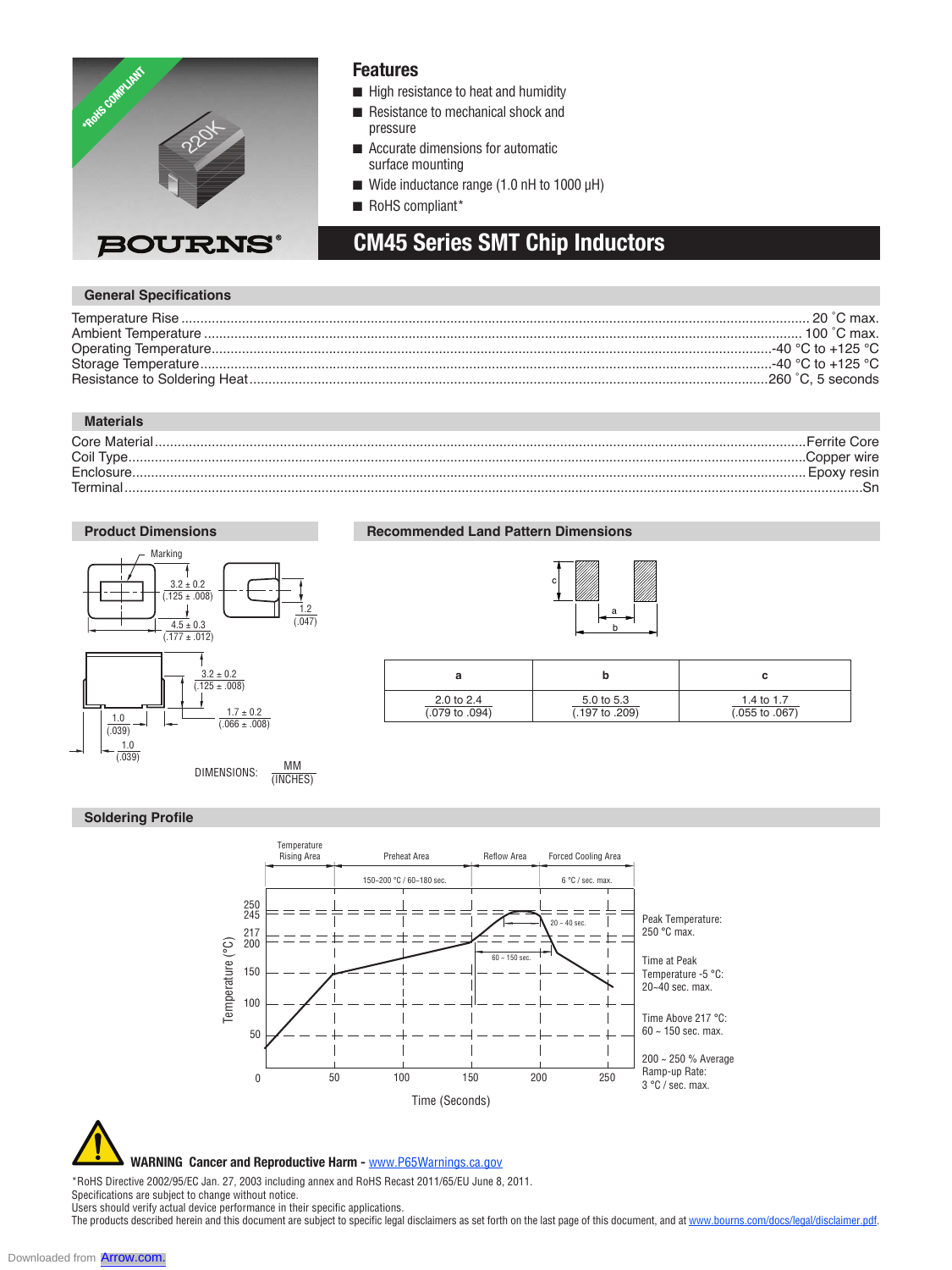# **CM45 Series SMT Chip Inductors**

## **BOURNS®**

| <b>RoHS Compliant</b><br><b>1812 Size</b><br><b>Part Number</b> | Inductance<br>μH | Std.<br><b>Tolerance</b> | Std. Tol.<br>Code | 1/2<br><b>Tolerance</b> | $1/2$ Tol.<br>Code | Q<br>min. | Test Frea.<br><b>MHz</b> | SRF min.<br><b>MHz</b> | <b>RDC</b><br>ohm max | <b>IDC</b><br>mA max |
|-----------------------------------------------------------------|------------------|--------------------------|-------------------|-------------------------|--------------------|-----------|--------------------------|------------------------|-----------------------|----------------------|
| CM453232-R10<1>L                                                | 0.10             | ±20%                     | M                 | ±10%                    | Κ                  | 35        | 25.2                     | 300                    | 0.18                  | 800                  |
| CM453232-R12<1>L                                                | 0.12             | ±20%                     | M                 | ±10%                    | Κ                  | 35        | 25.2                     | 280                    | 0.2                   | 770                  |
| CM453232-R15<1>L                                                | 0.15             | ±20%                     | M                 | ±10%                    | Κ                  | 35        | 25.2                     | 250                    | 0.22                  | 730                  |
| CM453232-R18<1>L                                                | 0.18             | ±20%                     | M                 | ±10 %                   | Κ                  | 35        | 25.2                     | 220                    | 0.24                  | 700                  |
| CM453232-R22<1>L                                                | 0.22             | ±20%                     | M                 | ±10 %                   | Κ                  | 40        | 25.2                     | 200                    | 0.25                  | 665                  |
| CM453232-R27<1>L                                                | 0.27             | ±20%                     | M                 | ±10%                    | K                  | 40        | 25.2                     | 180                    | 0.26                  | 635                  |
| CM453232-R33<1>L                                                | 0.33             | ±20%                     | M                 | ±10 %                   | Κ                  | 40        | 25.2                     | 165                    | 0.28                  | 605                  |
| CM453232-R39<1>L                                                | 0.39             | ±20%                     | M                 | ±10%                    | Κ                  | 40        | 25.2                     | 150                    | 0.30                  | 575                  |
| CM453232-R47<1>L                                                | 0.47             | ±20%                     | M                 | ±10 %                   | K                  | 40        | 25.2                     | 145                    | 0.32                  | 545                  |
| CM453232-R56<1>L                                                | 0.56             | ±20%                     | M                 | ±10%                    | Κ                  | 40        | 25.2                     | 140                    | 0.36                  | 520                  |
| CM453232-R68<1>L                                                | 0.68             | ±20%                     | M                 | ±10%                    | K                  | 40        | 25.2                     | 135                    | 0.40                  | 500                  |
| CM453232-R82<1>L                                                | 0.82             | ±20%                     | M                 | ±10%                    | Κ                  | 40        | 25.2                     | 130                    | 0.45                  | 475                  |
| CM453232-1R0<1>L                                                | 1.0              | ±10 %                    | Κ                 | ±5 %                    | J                  | 50        | 7.96                     | 100                    | 0.50                  | 450                  |
| CM453232-1R2<1>L                                                | 1.2              | ±10 %                    | Κ                 | ±5 %                    | J                  | 50        | 7.96                     | 80                     | 0.55                  | 430                  |
| CM453232-1R5<1>L                                                | 1.5              | ±10%                     | Κ                 | ±5%                     | J                  | 50        | 7.96                     | 70                     | 0.60                  | 410                  |
| CM453232-1R8<1>L                                                | 1.8              | ±10 %                    | Κ                 | ±5 %                    | J                  | 50        | 7.96                     | 60                     | 0.65                  | 390                  |
| CM453232-2R2<1>L                                                | 2.2              | ±10 %                    | Κ                 | ±5 %                    | J                  | 50        | 7.96                     | 55                     | 0.70                  | 380                  |
| CM453232-2R7<1>L                                                | 2.7              | ±10%                     | Κ                 | ±5 %                    | J                  | 50        | 7.96                     | 50                     | 0.75                  | 370                  |
| CM453232-3R3<1>L                                                | 3.3              | ±10 %                    | Κ                 | ±5 %                    | J                  | 50        | 7.96                     | 45                     | 0.80                  | 355                  |
| CM453232-3R9<1>L                                                | 3.9              | ±10%                     | Κ                 | ±5%                     | J                  | 50        | 7.96                     | 40                     | 0.90                  | 330                  |
| CM453232-4R7<1>L                                                | 4.7              | ±10%                     | Κ                 | ±5%                     | J                  | 50        | 7.96                     | 35                     | 1.00                  | 315                  |
| CM453232-5R6<1>L                                                | 5.6              | ±10%                     | K                 | ±5%                     | J                  | 50        | 7.96                     | 33                     | 1.10                  | 300                  |
| CM453232-6R8<1>L                                                | 6.8              | ±10 %                    | Κ                 | ±5 %                    | J                  | 50        | 7.96                     | 27                     | 1.2                   | 285                  |
| CM453232-8R2<1>L                                                | 8.2              | ±10 %                    | Κ                 | ±5 %                    | J                  | 50        | 7.96                     | 25                     | 1.4                   | 270                  |
| CM453232-100<1>L                                                | 10               | ±10%                     | Κ                 | ±5 %                    | J                  | 50        | 2.52                     | 20                     | 1.6                   | 250                  |
| CM453232-120<1>L                                                | 12               | ±10 %                    | Κ                 | ±5%                     | J                  | 50        | 2.52                     | 18                     | $\overline{2}$        | 225                  |
| CM453232-150<1>L                                                | 15               | ±10%                     | Κ                 | ±5%                     | J                  | 50        | 2.52                     | 17                     | 2.5                   | 200                  |
| CM453232-180<1>L                                                | 18               | ±10%                     | Κ                 | ±5 %                    | J                  | 50        | 2.52                     | 15                     | 2.8                   | 190                  |
| CM453232-220<1>L                                                | 22               | ±10 %                    | Κ                 | ±5%                     | J                  | 50        | 2.52                     | 13                     | 3.2                   | 180                  |
| CM453232-270<1>L                                                | 27               | ±10 %                    | Κ                 | ±5 %                    | J                  | 50        | 2.52                     | 12                     | 3.6                   | 170                  |
| CM453232-330<1>L                                                | 33               | ±10%                     | Κ                 | ±5%                     | J                  | 50        | 2.52                     | 11                     | $\overline{4}$        | 160                  |
| CM453232-390<1>L                                                | 39               | ±10 %                    | Κ                 | ±5 %                    | J                  | 50        | 2.52                     | 10                     | 4.5                   | 150                  |
| CM453232-470<1>L                                                | 47               | ±10 %                    | Κ                 | ±5 %                    | J                  | 50        | 2.52                     | 10                     | 5                     | 140                  |
| CM453232-560<1>L                                                | 56               | ±10%                     | Κ                 | ±5%                     | J                  | 50        | 2.52                     | 9                      | 5.5                   | 135                  |
| CM453232-680<1>L                                                | 68               | ±10 %                    | Κ                 | ±5 %                    | J                  | 50        | 2.52                     | 9                      | 6                     | 130                  |
| CM453232-820<1>L                                                | 82               | ±10 %                    | Κ                 | $\pm$ 5 %               | J                  | 50        | 2.52                     | 8                      | $\overline{7}$        | 120                  |
| CM453232-101<1>L                                                | 100              | ±10%                     | Κ                 | ±5%                     | J                  | 40        | 0.796                    | 8                      | 8                     | 110                  |
| CM453232-121<1>L                                                | 120              | ±10%                     | Κ                 | ±5 %                    | J                  | 40        | 0.796                    | 6                      | 8                     | 110                  |
| CM453232-151<1>L                                                | 150              | ±10 %                    | Κ                 | ±5%                     | J                  | 40        | 0.796                    | 5                      | 9                     | 105                  |
| CM453232-181<1>L                                                | 180              | ±10%                     | Κ                 | ±5%                     | J                  | 40        | 0.796                    | 5                      | 9.5                   | 102                  |
| CM453232-221<1>L                                                | 220              | ±10%                     | K                 | ±5%                     | J                  | 40        | 0.796                    | 4                      | 10                    | 100                  |
| CM453232-271<1>L                                                | 270              | ±10%                     | Κ                 | ±5%                     | J                  | 40        | 0.796                    | 4                      | 12                    | 92                   |
| CM453232-331<1>L                                                | 330              | ±10%                     | Κ                 | $\pm 5$ %               | J                  | 40        | 0.796                    | 3.5                    | 14                    | 85                   |
| CM453232-391<1>L                                                | 390              | ±10%                     | Κ                 | ±5%                     | J                  | 40        | 0.796                    | 3                      | 18                    | 80                   |
| CM453232-471<1>L                                                | 470              | ±10%                     | Κ                 | ±5%                     | J                  | 40        | 0.796                    | 3                      | 26                    | 62                   |
| CM453232-561<1>L                                                | 560              | ±10%                     | Κ                 | $\pm 5$ %               | J                  | 30        | 0.796                    | 3                      | 30                    | 50                   |
| CM453232-681<1>L                                                | 680              | ±10%                     | Κ                 | ±5%                     | J                  | 30        | 0.796                    | 3                      | 30                    | 50                   |
| CM453232-821<1>L                                                | 820              | ±10%                     | Κ                 | ±5%                     | J                  | 30        | 0.796                    | 2.5                    | 35                    | 30                   |
| CM453232-102<1>L                                                | 1000             | ±10%                     | Κ                 | ±5%                     | J                  | 30        | 0.252                    | 2.5                    | 40                    | 30                   |

<1> Enter tolerance code from standard or 1/2 tolerance column. Example: CM453232-1R2KL is standard tolerance; CM453232-1R2JL is 1/2 tolerance.

#### REV. 12/18

Specifications are subject to change without notice.

Users should verify actual device performance in their specific applications.

The products described herein and this document are subject to specific legal disclaimers as set forth on the last page of this document, and at <u>www.bourns.com/docs/legal/disclaimer.pdf</u>.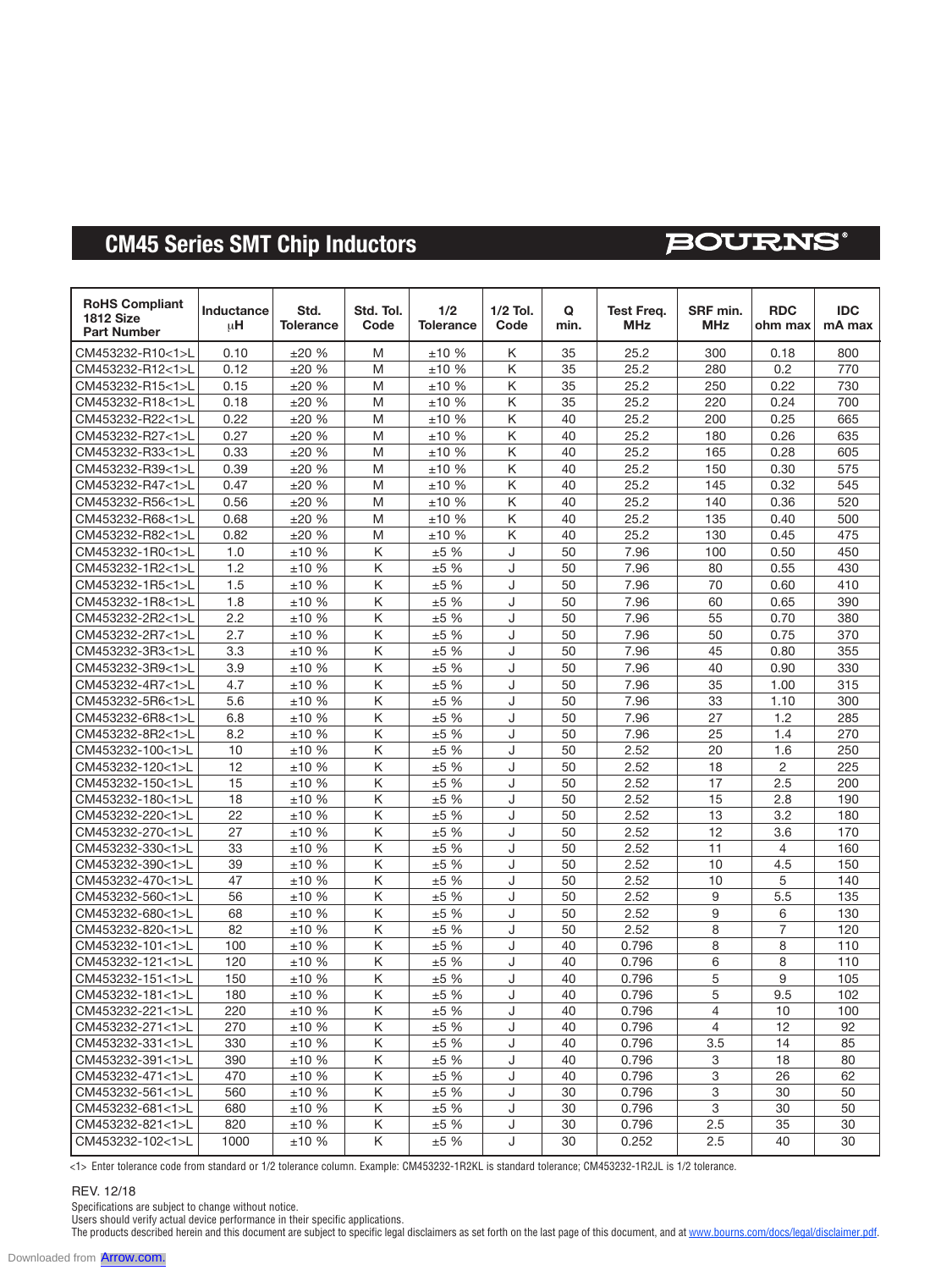# **CM45 Series SMT Chip Inductors**

## **BOURNS**

#### **Packaging Specifications**



ØDo

DIMENSIONS:  $\frac{MM}{MNCHE}$ (INCHES)

| Series |                 |             | W             |                             | P <sub>1</sub> | P <sub>2</sub> | P <sub>3</sub> | D0 Dia.                                                         | D1 Dia.    |                                                     |  |
|--------|-----------------|-------------|---------------|-----------------------------|----------------|----------------|----------------|-----------------------------------------------------------------|------------|-----------------------------------------------------|--|
| CM45   | (.142)<br>3.60( | 4.90 (.193) | 12.00<br>.472 | 5.50 (0.217)   1.75 (0.069) | 8.00(.315)     |                |                | $\mid$ 2.00 (.079) $\mid$ 4.00 (.157) $\mid$ 1.50 (.059) $\mid$ | 1.00(.039) | $\vert 0.25 \, (0.010) \vert 3.50 \, (0.138) \vert$ |  |

P3

#### **Reel Dimensions**





| −           |         |           |                            |         | W        | Quantity | Weight           |
|-------------|---------|-----------|----------------------------|---------|----------|----------|------------------|
| 178 (7.008) | 60 min. | 13 (.512) | (.827)<br>$^{\circ}$<br>∠∣ | 2(.079) | 13(.512) | 500 pcs. | 100 <sub>g</sub> |

Specifications are subject to change without notice.

Users should verify actual device performance in their specific applications.

The products described herein and this document are subject to specific legal disclaimers as set forth on the last page of this document, and at <u>www.bourns.com/docs/legal/disclaimer.pdf</u>.